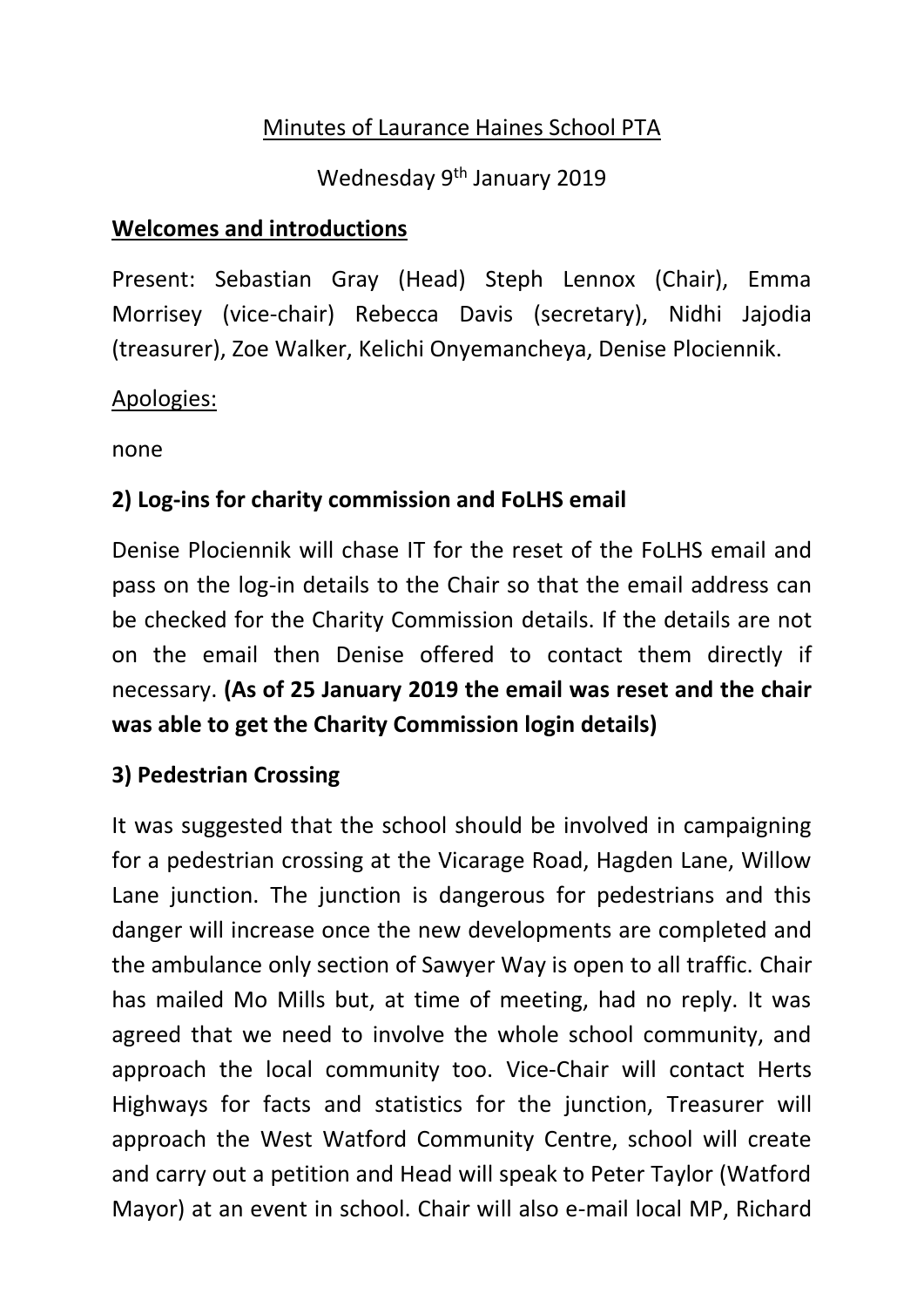Harrington. The Vice-Chair will also look at the Hospital plans to see if there are any planned solutions to the issue.

#### **4) Review of online survey**

Last term a survey was sent out to parents asking for ideas and opinions on the PTA events. 8 people responded and all the suggestions were discussed; some were added to the list below for implementing, whereas others were not possible at the moment.

- Indoor games tables: an Air Hockey table would be used in the Board Games club. The committee will look into prices.

- Buddy/Friendship Bench: school are currently looking at prices for a new bench for this purpose. It was suggested that pupils/School Council could paint one of the current benches to give them ownership.

- More dress-up clothes: a dedicated collection point could be set up on an arranged day to make this simple for parents to donate. Or it could be collected, by prior arrangement, if it was difficult to bring to school. **This could also include any board games/books donated to the lunchtime club/school that need collecting**.

- A class set of tablets: the school is currently reviewing the computer situation and are considering buying Chromebooks as an alternative to the ipads, as a more sustainable solution.

- Giant playground games: the committee will look for offers of these games and purchase when available.

- Cinema trip: it was agreed that the logistics and cost involved with a trip like this would be quite high. However, a Movie night run by the PTA would be a viable alternative, after school. There would be drinks and popcorn available.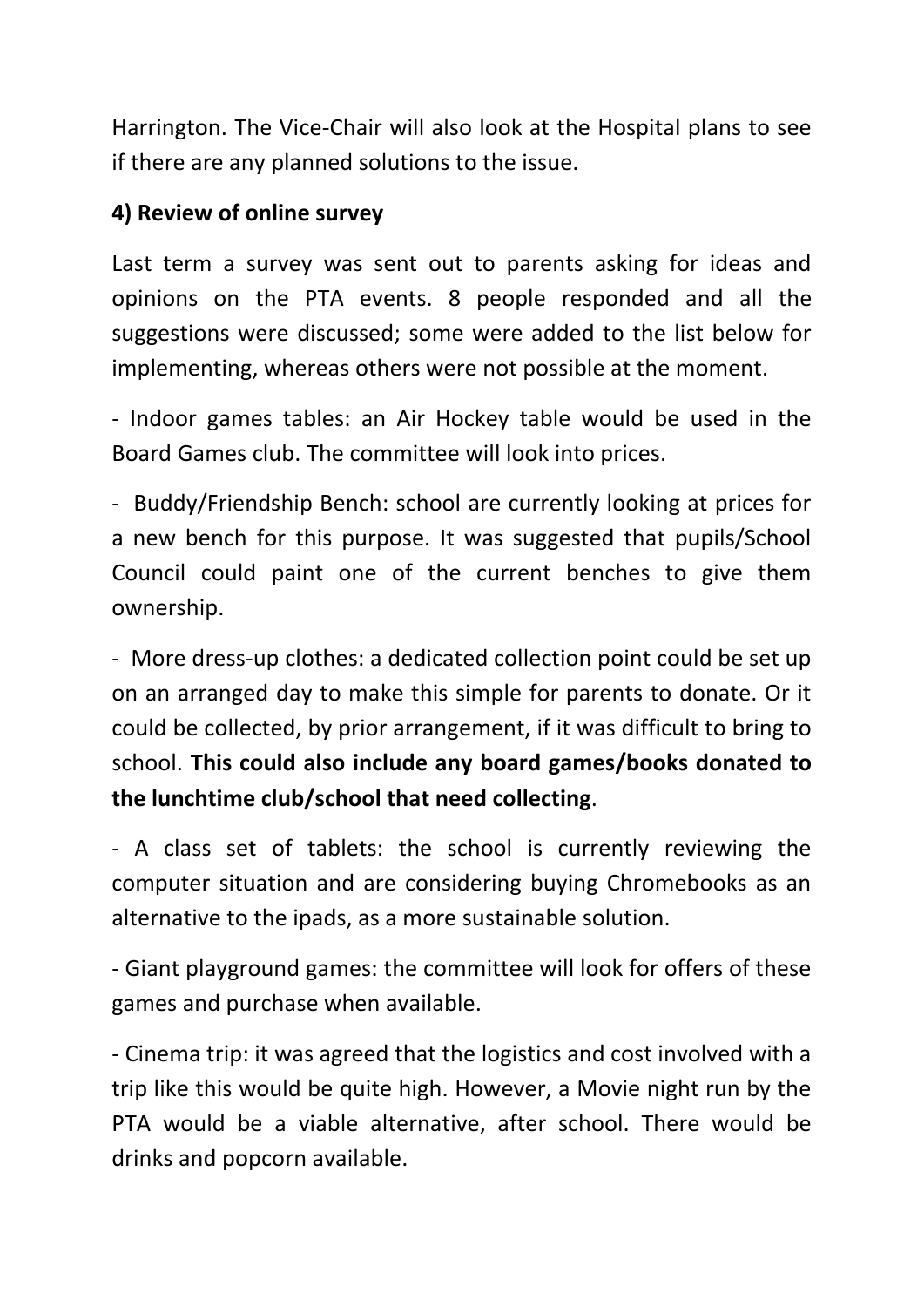- Rollerdisco: Treasurer will contact Sally to find out the possibility of hosting this event at the school and any benefit for fundraising.

# **5) Fund allocation**

The PTA will continue with historic purchases, such as the Birthday books and Leaver's books, as well as requests from the school. Mr Gray asked for 16 PE ambassadors shirts to be introduced this year and additional playground bins. The Chair suggested getting quotes for astroturf in the playground, particularly KS1.

## **6) Fundraising schedule**

A full calendar of events was discussed and provisional dates were chosen for;

#### **Disco**

Year 3/4 Disco will be on 15<sup>th</sup> March, 5.30-7.00 with Grant.

Year 5/6 Disco will be on 7 June, 5.30-7.00

Year 1/2 Disco will be on 12<sup>th</sup> July, 5.00 till 6.30pm. (tbc)

Following suggestions on the survey there will be a parent Quiz Night on 26th April, at the school. Final details will be arranged at a later date

Summer Fayre  $-15$ <sup>th</sup> June. This event will be mostly based outside, weather permitting. It was suggested there would be a stall for Father's Day, as it is the next day. Any inflatables would be in the Upper Hall for safety purposes.

Car Boot Sale – date to be agreed for the Summer Term, once the football season has finished.